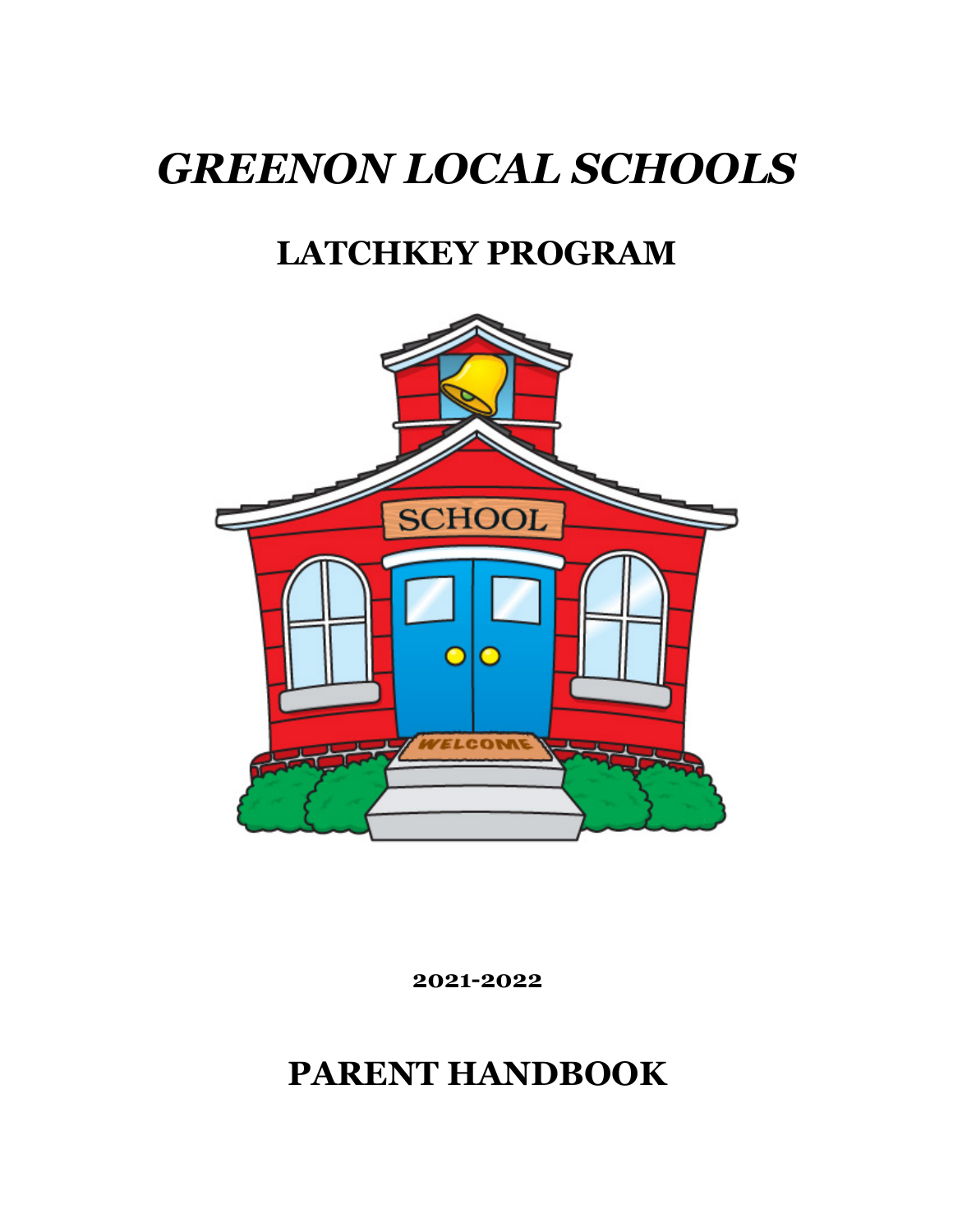Dear Families,

Welcome to our Latchkey Program! We are excited to be able to offer our services to you both before and after school at Greenon Elementary. We are confident that you will find Latchkey to be a quality program. It is well structured with engaging activities, study periods, free time and/or craft periods.

Students will be supervised by our energetic, competent staff members at all times.

Should you have any questions, please feel free to call the school's office. Your comments, questions, and suggestions are welcome and appreciated.

Thank you!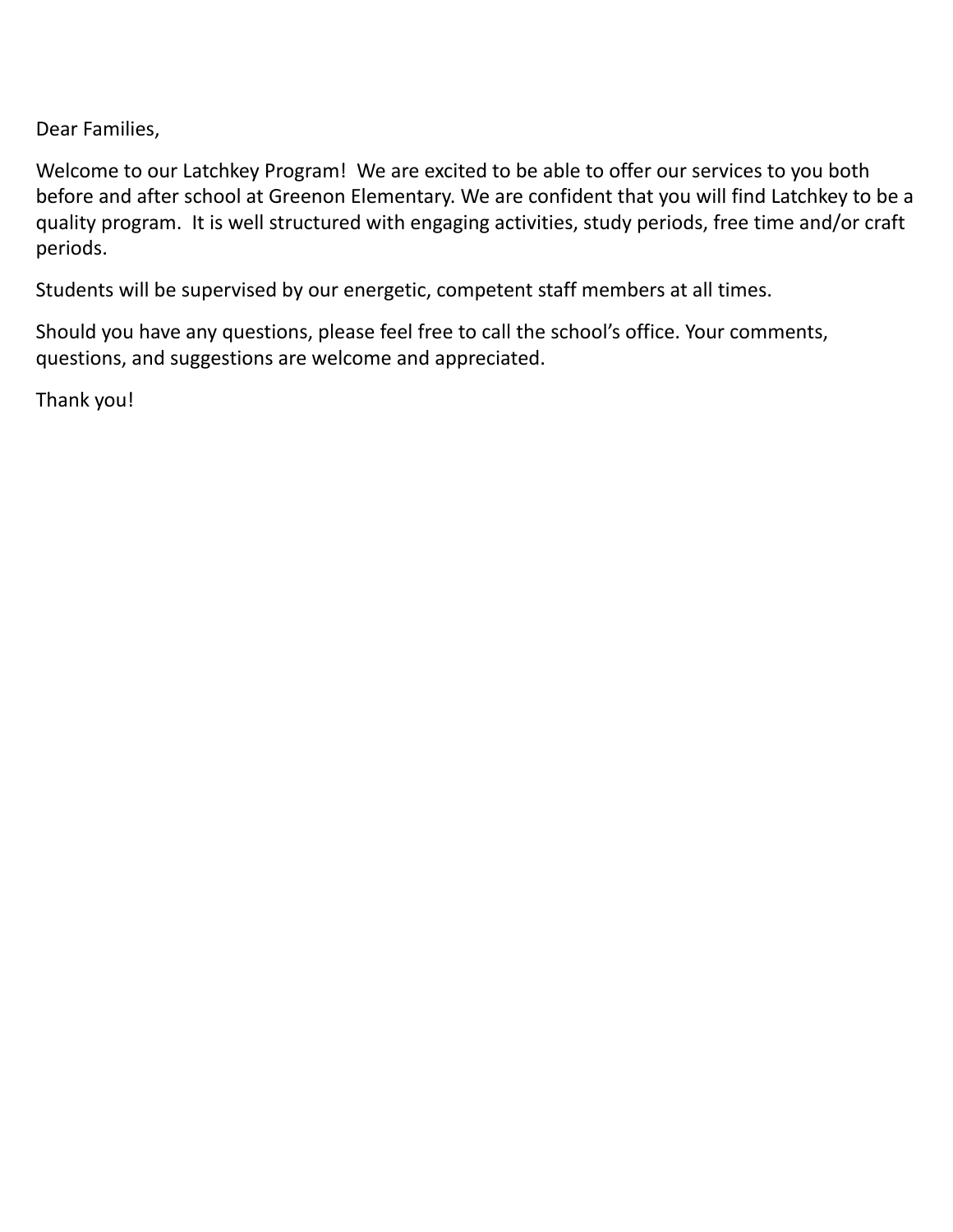# GREENON LOCAL SCHOOLS LATCHKEY PROGRAM PARENT HANDBOOK

#### CONTENTS:

- 1. Letter to Parents
- 2. Philosophy
- 3. Program Goals
- 4. Program Schedule
- 5. Policies & Procedures
- 6. Health and Safety Procedures
- 7. Hours of Operation
- 8. Snacks
- 9. School Closings, School Delays, Early Dismissals
- 10. Transportation
- 11. Discipline
- 12. Fees/Payment
- 13. Medications
- 14. School Calendar

FORMS:

Registration Agreement School Closing Information Form Emergency Medical Form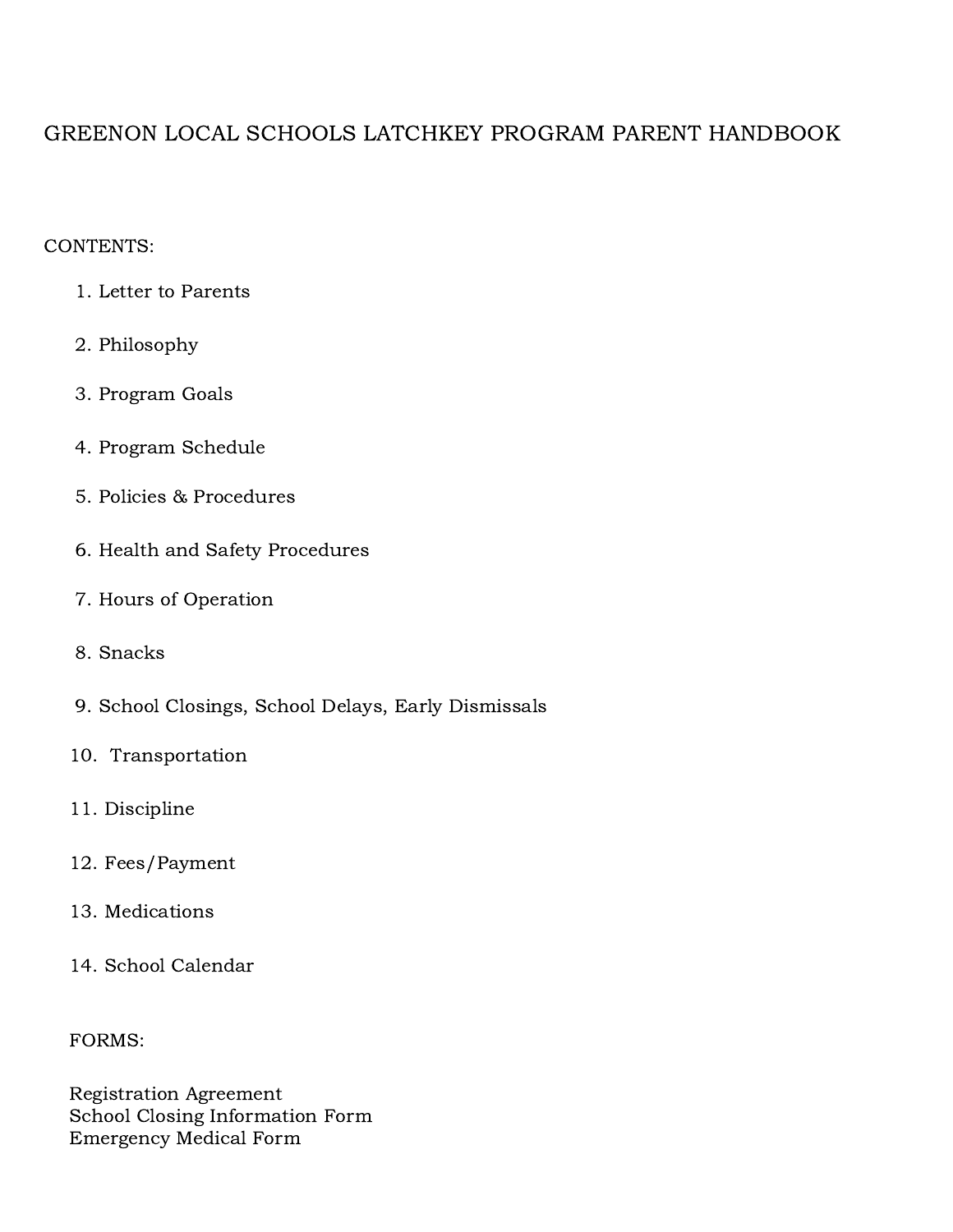# PHILOSOPHY

The Latchkey Program is designed to provide quality care before and after school for working parents who prefer having their children participate in a school-sponsored program.

The program will focus on providing a structured and supervised environment conducive to positive peer interaction and enrichment activities.

A key concept of the program will be a warm setting for students to play informally, as well as complete homework and relax under the guidance of a competent and dedicated staff.

# PROGRAM GOALS

In a warm, informal setting, the program will provide:

- 1. Opportunities to engage in supervised activities;
- 2. Time and space to engage in reading and homework;
- 3. Time and space to study;
- 4. Time and space to engage in large-muscle activities and games;
- 5. Encouragement to be creative;
- 6. Time to discuss the day's activities with staff and peers.

# SUGGESTED PROGRAM ACTIVITIES

- ∙ Roll Call
- ∙ Restroom Break, as needed
- ∙ "Noisy-Active" Time in gymnasium
- ∙ Snack Time
- ∙ Quiet/Homework Period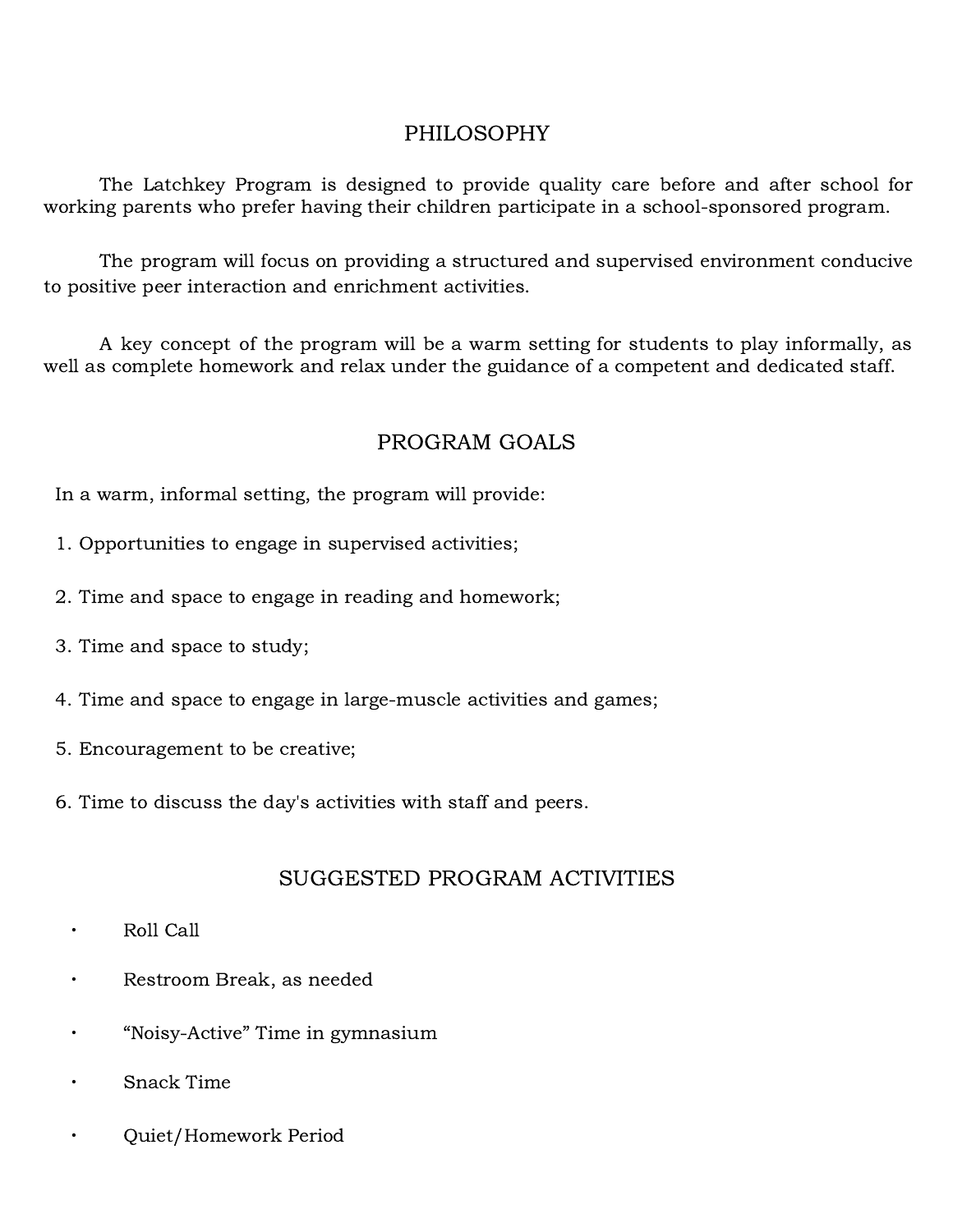#### POLICIES AND PROCEDURES

If your child is scheduled to stay in Latchkey everyday (as indicated on registration agreement), we will keep your child everyday unless notified by written note or phone call – no exceptions.

#### Sign-In Policy:

The student must report directly to the Latchkey room if dropped off by a parent in the morning or as soon as his/her class is dismissed at the end of the day.

#### Who is Authorized to Pick Up a Child?

Only persons authorized in writing by the parents may pick up a child. This is for your child's protection. If someone else is picking up your child, please notify the program director in writing. If your child will need to leave earlier than usual with someone not named on your enrollment form due to situations such as a Scout meeting, etc., please send a note with your child or send a message through the school's secretary.

#### What Happens If a Child is Ill?

A sick child is to be kept home for his/her own well-being and that of others. Call the school when your child is ill and leave a message with the secretary for the Latchkey staff.

#### What Happens if My Child is Injured at the Program Site?

If your child is injured, a staff member will take whatever steps necessary to obtain emergency medical care. These steps include, but are not limited to the following:

1. Attempts to contact a parent or guardian.

2. Attempts to contact any of the persons listed on the emergency information form you completed for us.

If we cannot contact you, the staff will do any or all of the following:

- 1. Call 911
- 2. Send the child to an emergency hospital in an ambulance, if deemed necessary by EMS team, at the parent's cost.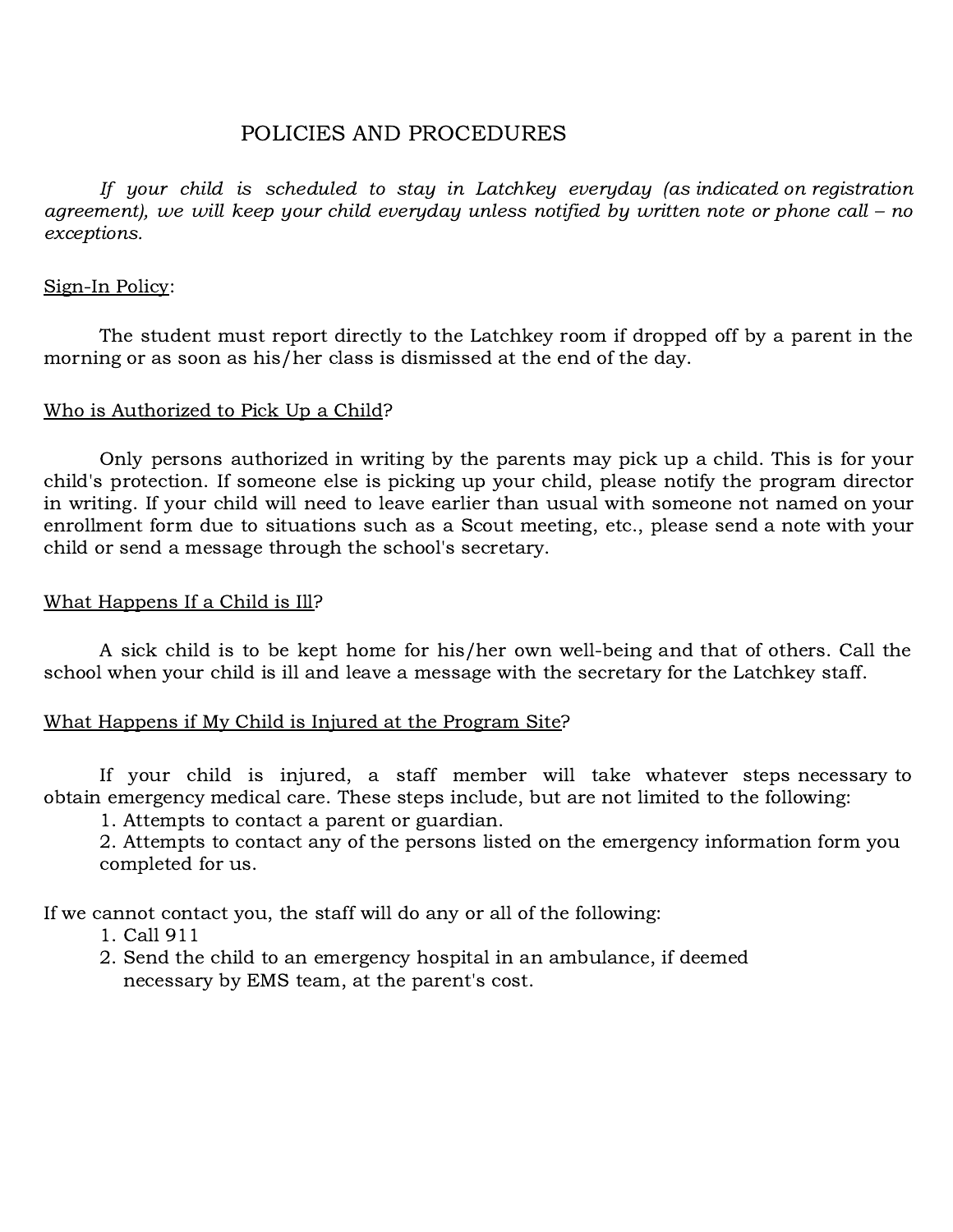#### HEALTH AND SAFETY POLICIES

Emergencies and accidents will be handled as requested by the parent per emergency forms.

Minor accidents (cut, etc.) will be treated by the staff. The staff will have a first-aid box in the Latchkey room.

Any child who becomes ill while at Latchkey will be separated from the other children while arrangements are made for the child to go home. Illness will be determined by the staff. A fever of 100 degrees or higher, vomiting, and/or diarrhea indicates the child should be sent home.

No child shall ever be left alone or unsupervised. There is immediate access at all times to a working telephone located in the Latchkey Program Room.

Monthly fire drills will be conducted at varying times. A fire emergency and tornado alert plan will be posted in the Latchkey Room explaining the emergency action plan and a diagram showing evacuation routes and/or shelters.

#### HOURS AND DAYS OF OPERATION

The Latchkey Program will operate Monday through Friday from 6:30 a.m. to 8:15 a.m.; and from 3:25 p.m. to 6:00 p.m. Parents whose children remain past 6:00 p.m. must pay an overtime fee as follows:

- 1. The first 1-15 minutes overtime = \$10.00 per family.
- 2. Each additional 1-15 minutes =  $$ 5.00$  per child.

An overtime fee will be assessed if pickup is after 6:00 p.m. A parent must notify Latchkey by 5:30 p.m. if they are going to be late. If not notified and latchkey personnel are not able to reach anyone on the pickup list, dismissal from program may occur.

#### **SNACKS**

Your child will receive a snack. The staff will serve a variety of tasty and appealing snacks. If your child has any dietary restrictions or food allergies, be sure to indicate them in writing to the staff.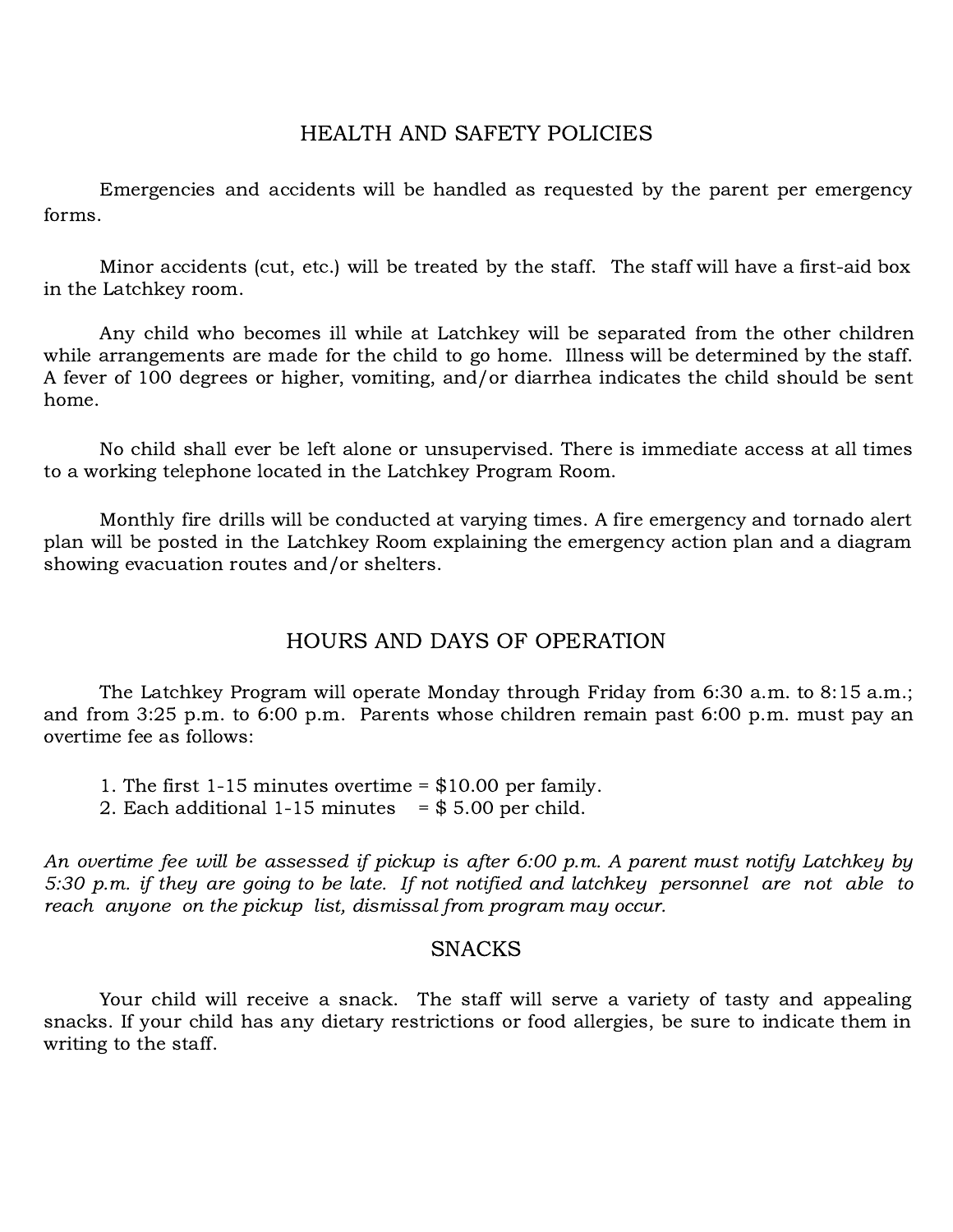#### SCHOOL CLOSINGS

When the Greenon Local Schools are closed due to snow, inclement weather or other calamities, the Latchkey Program will be canceled. Please fill out a School Closing/Early Release Information Form when your child is admitted to the program.

#### SCHOOL DELAYS

Morning latchkey is cancelled in the event of any school delay. Please make proper

arrangements for your child if this occurs.

#### EARLY DISMISSALS

On any early dismissal by the school, due to emergency weather conditions, latchkey services *will not be provided*. Latchkey will be provided on scheduled 2 hr. early dismissals. We will make every attempt to notify you about early dismissals, and ensure that your child follows your instructions as indicated on the School Closing/Delay Information Form for early dismissal.

Please make proper arrangements for your child if this occurs.

#### TRANSPORTATION

You are responsible for your child's transportation home from the After- School Latchkey Program.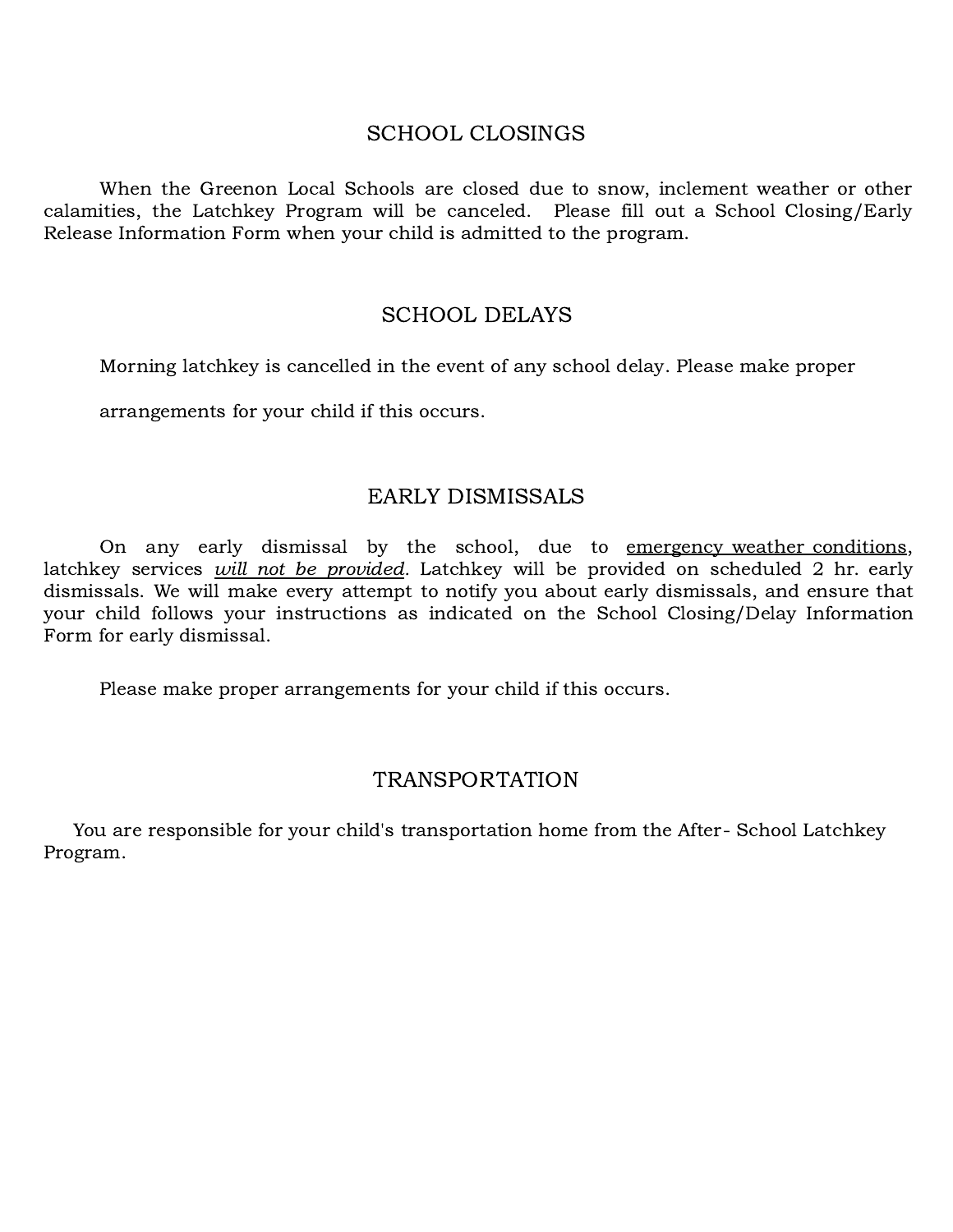## DISCIPLINE

Each child will be treated with respect and concern for his/her developmental needs by the staff and by other children. The staff expects each child to behave in a respectful and well-disciplined manner. The Greenon Local standards governing student conduct will be followed in the Latchkey program as well as the behavioral guidelines that follow.

- 1. Child must report directly to Latchkey Room as soon as s/he arrives in the morning or as soon as class is dismissed each day.
- 2. Child will sign in with staff person.
- 3. No chewing gum is permitted.
- 4. There will be NO running permitted inside the building, aside from within the gymnasium.
- 5. Child must have staff permission to leave the room for any reason.
- 6. Child must keep shoes on at all times.
- 7. Child must remain in area designated by staff when inside or outside the building.
- 8. There will be no climbing, crawling, laying or standing on bleachers or tables. Children may sit on opened sections.
- 9. No swinging of jump ropes will be permitted.
- 10. No child is to enter any classroom, storage room, or any area without consent of the staff.
- 11. Child must not leave the school building without an authorized adult who has signed him/her out in the presence of a staff member.
- 12. Any gymnastic activities must be carried out under the supervision of staff and must be with use of proper equipment.
- 13. Playground equipment must be used in the proper manner -- for its intended use only.
- 14. No harmful physical contact such as hitting, kicking, pushing, tripping, biting, spitting, etc. will be permitted. This type of behavior may result in immediate suspension or expulsion from the Latchkey program. Building Administrator(s) will be consulted in addressing consequences.
- 15. Disruptive behavior will not be tolerated and can result in short term suspension or expulsion from the Latchkey program. Building Administrator(s) will be consulted in addressing consequences.
- 16. No parent is to confront or discipline another child during Latchkey. If you feel a problem exists, please discuss it with the Latchkey Aide.
- 17. All Latchkey students are expected to be toilet trained.
- 18. Only Greenon Local students may attend the Greenon Local Latchkey program.
- 19. Students must be able to independently participate in latchkey activities. (One-on-one supervision cannot be provided.)
- 20. Cooperation with other students in the program is an absolute MUST.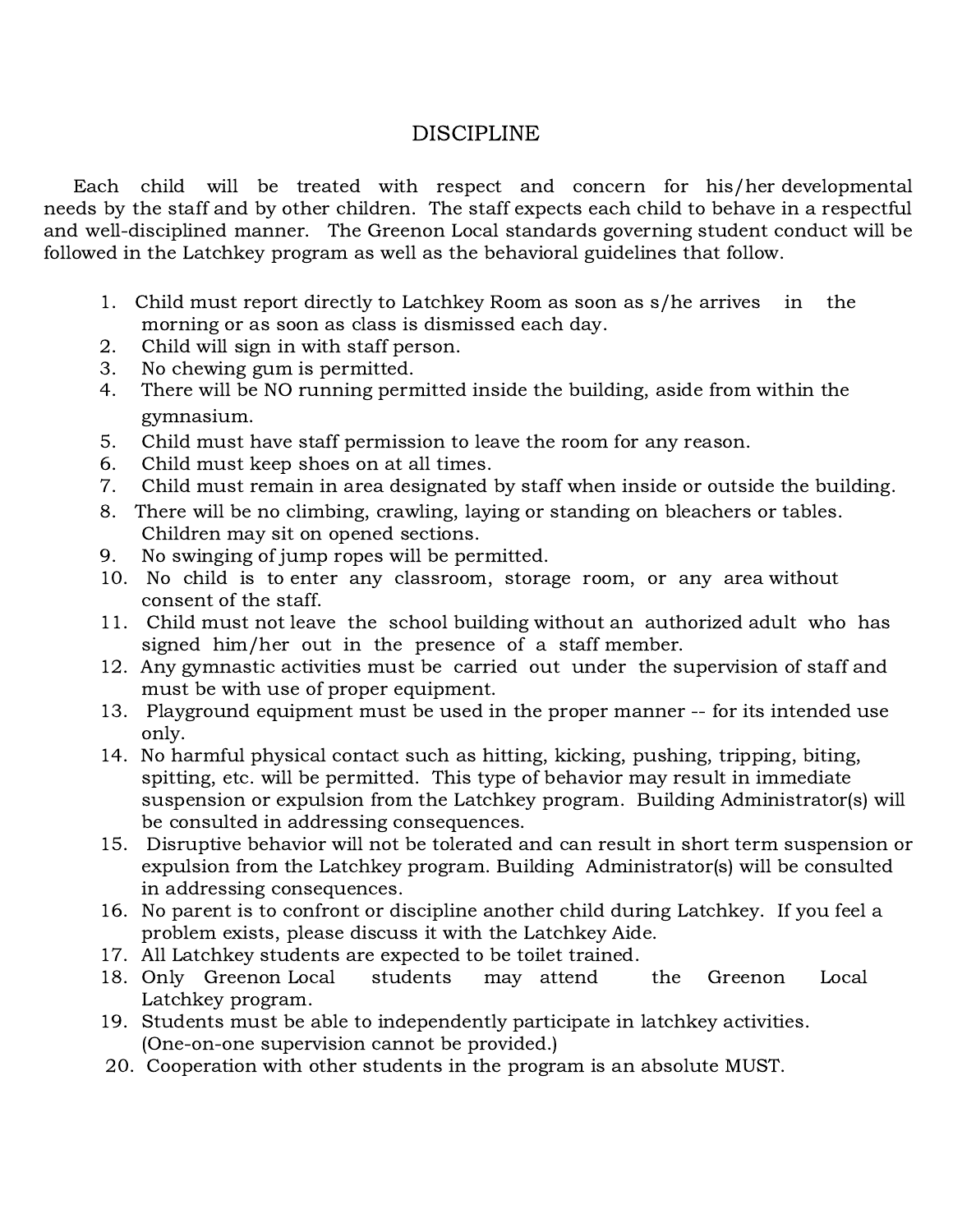Disruptive behavior with classmates or staff will not be tolerated. If such disruptive behavior occurs, the staff will call you to pick up your child immediately and will schedule a conference. At that time, the staff will discuss the following:

- 1. Behavior displayed;
- 2. Suggestions for improving behavior;
- 3. Recommendation for suspension or expulsion from program.

#### **FEES**

Charges for child care:

One child per family..............\$2.50 per hour Two or more children per family.........\$2.25 per hour per child

Charges are figured on a quarter  $\frac{1}{4}$  hour basis. Charges are based on daily attendance and the number of children per family who attend per day. Check payments are preferred.

Greenon Latchkey Program: A.M. Hours are: 6:30 a.m.to 8:15 a.m.

P .M. Hours are: 3:25 p.m.to 6:00 p.m.

#### PAYMENT

You are charged by the number of hours that your child attends the program. You may make payments on a weekly or bi-weekly basis.

You must make regular payments as scheduled by the staff, weekly or bi- weekly. If you are experiencing financial difficulties, please notify the staff as soon as possible. If you are delinquent in payment, you will receive a notice. If you do not make payment in full or present an acceptable payment plan, services will be discontinued.

\* Charges for occasional use of Latchkey services must be paid on the day of service.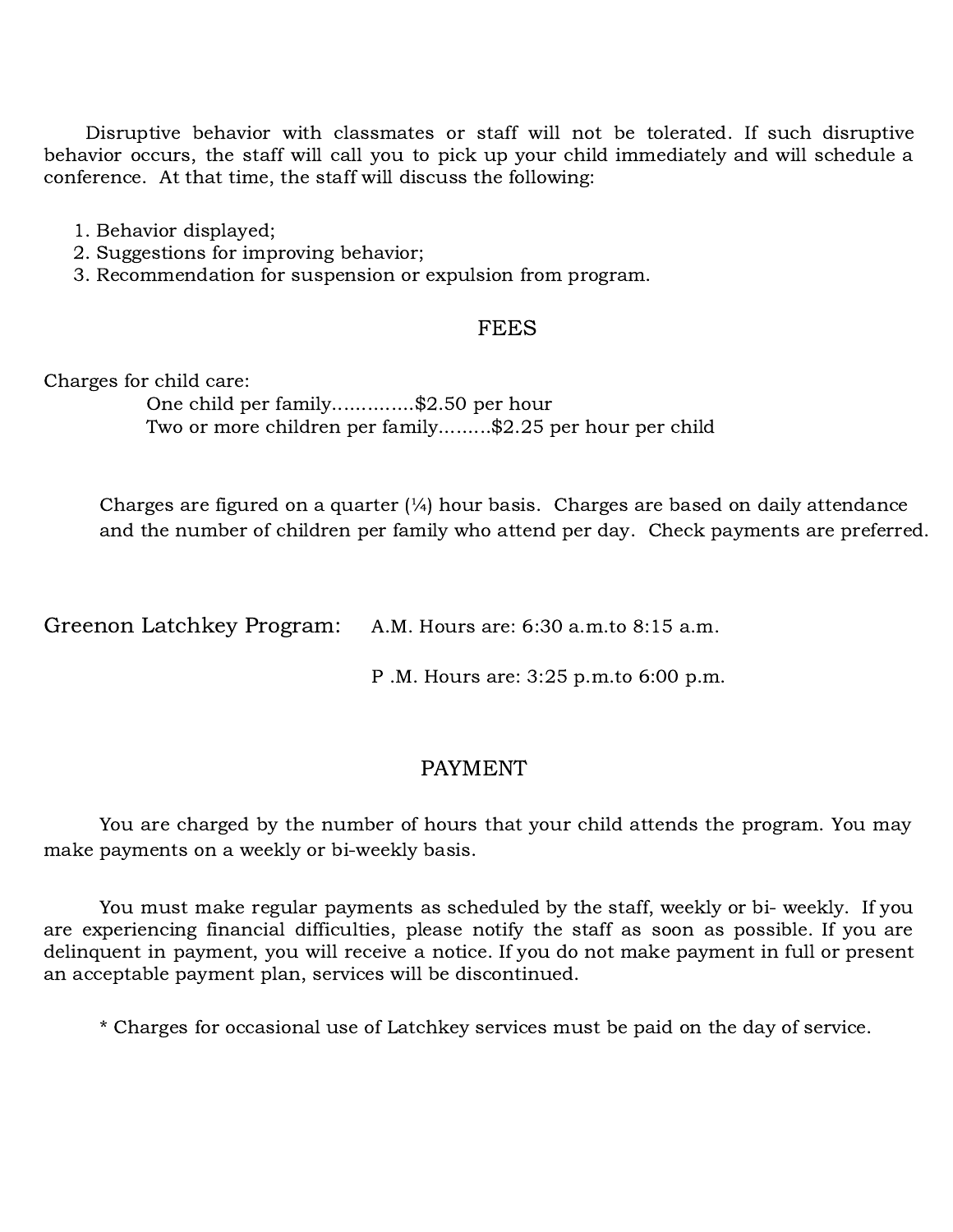# MEDICATIONS

In cases where prescribed medication must be given during Latchkey hours, the following procedures are required:

- A. The Latchkey aides receive a written request signed by the parent or guardian, that the drug be administered to the student. There is a special form for this available in the school office entitled, "Parent Release for Administration of Medicine".
- B. The Latchkey aides receive a statement signed by the physician that includes the following:
	- 1. The name and address of the student;
	- 2. The school the student is enrolled in;
	- 3. The name of the drug;
	- 4. Dosage and time(s) to be administered;
	- 5. The dates to begin and end administration of the medication;
	- 6. Possible severe adverse reactions to the drug which should be reported to the physician;
	- 7. An emergency phone number where the physician can be reached;
	- 8. And any special instructions for administration of the medication.
- C. All statements are to be filed in a designated area.
- D. The Latchkey aides shall be responsible for storage of the medication in a locked storage space, or in a refrigerator if applicable, as long as the refrigerator is not used by students.
- E. The parent or guardian must agree to submit a revised statement signed by the physician if any of the information originally provided by the physician changes.
- F. The drug shall be received by the Latchkey aides, from the parents only, in the container in which it was dispensed by the physician or licensed pharmacist. (Handled by Adults Only)

\*Oral medicines are to be administered by the Latchkey aides who are responsible for all necessary and appropriate hand washing, both before and after administering such medications.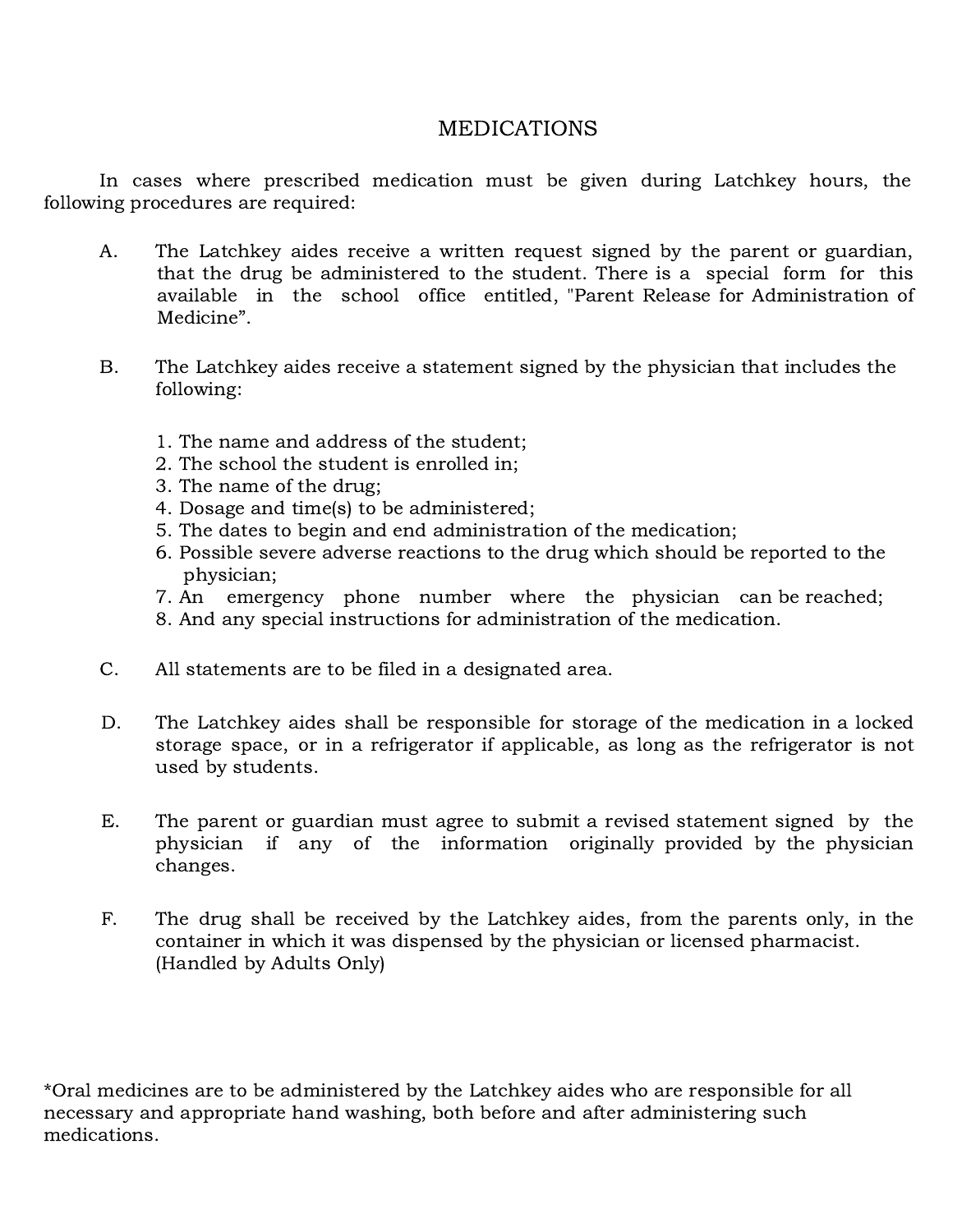### **REGISTRATION and CONSENT AGREEMENT Greenon LATCHKEY PROGRAM 2021-2022 School Year**

|                                                                                                                                                                                                                                                                                                                                                       |                                       |               |                                                                                                                                         | First Date of Attendance _________ |                                                                       |  |
|-------------------------------------------------------------------------------------------------------------------------------------------------------------------------------------------------------------------------------------------------------------------------------------------------------------------------------------------------------|---------------------------------------|---------------|-----------------------------------------------------------------------------------------------------------------------------------------|------------------------------------|-----------------------------------------------------------------------|--|
| Amount Paid <b>Amount</b> Paid <b>Amount</b> Raid <b>Amount</b> Raid <b>Amount</b> Raid <b>Amount</b> Raid <b>Amount</b> Raid <b>Amount</b> Raid <b>Amount</b> Raid <b>Amount</b> Raid <b>Amount</b> Raid <b>Amount</b> Raid <b>Amount</b> Raid <b>Amount</b> Raid <b>Amount</b> Raid <b>Amount</b> Raid                                              | Receipt # $\_\_\_\_\_\_\_\_\_\_\_\_$  |               | (\$15.00 per family Non<br>refundable Fee)                                                                                              |                                    |                                                                       |  |
| <b>Child's Name</b><br><u> 1989 - Jan James James James (f. 1989)</u><br><u> 1989 - Jan James James (f. 1989)</u>                                                                                                                                                                                                                                     | Grade                                 | Date of Birth | Sex                                                                                                                                     | <u>Morning</u><br>Yes No           | <b>Afternoon</b><br>Yes No Yes No (Circle)<br>Yes No Yes No<br>Yes No |  |
| Greenon Latchkey Program: A.M. Hours are: 6:30 a.m.to 8:15 a.m.                                                                                                                                                                                                                                                                                       | P.M. Hours are: 3:25 p.m.to 6:00 p.m. |               |                                                                                                                                         |                                    |                                                                       |  |
| <b>Please fill in Completely:</b><br>(Circle days attending) Drop-off Time (Circle Days Attending) Pick-up Time With Note Only                                                                                                                                                                                                                        |                                       |               |                                                                                                                                         |                                    |                                                                       |  |
| <b>MTWTHF</b>                                                                                                                                                                                                                                                                                                                                         |                                       |               | <b>MTWTHF</b><br><u> 1989 - John Harry Barn, mars and de la partie de la partie de la partie de la partie de la partie de la partie</u> |                                    |                                                                       |  |
| Parent(s) or guardian(s) with whom child resides:                                                                                                                                                                                                                                                                                                     |                                       |               |                                                                                                                                         |                                    |                                                                       |  |
|                                                                                                                                                                                                                                                                                                                                                       |                                       |               |                                                                                                                                         |                                    |                                                                       |  |
|                                                                                                                                                                                                                                                                                                                                                       |                                       |               |                                                                                                                                         |                                    |                                                                       |  |
| <u> 1980 - Johann Barbara, martxa alemaniar argumento de la contrada de la contrada de la contrada de la contrad</u><br>Home Phone: Network and Separate Separate Separate Separate Separate Separate Separate Separate Separate Separate Separate Separate Separate Separate Separate Separate Separate Separate Separate Separate Separate Separate |                                       |               |                                                                                                                                         |                                    |                                                                       |  |
| Email Address:                                                                                                                                                                                                                                                                                                                                        |                                       |               |                                                                                                                                         |                                    |                                                                       |  |
|                                                                                                                                                                                                                                                                                                                                                       |                                       |               |                                                                                                                                         |                                    |                                                                       |  |
| Work phone: <u>with the second second</u> with the second second second second second second second second second second second second second second second second second second second second second second second second second s                                                                                                                   |                                       |               |                                                                                                                                         |                                    |                                                                       |  |
| Person responsible for payment, if different from above:                                                                                                                                                                                                                                                                                              |                                       |               |                                                                                                                                         |                                    |                                                                       |  |
| Name                                                                                                                                                                                                                                                                                                                                                  | <b>Address</b>                        |               |                                                                                                                                         |                                    | Phone                                                                 |  |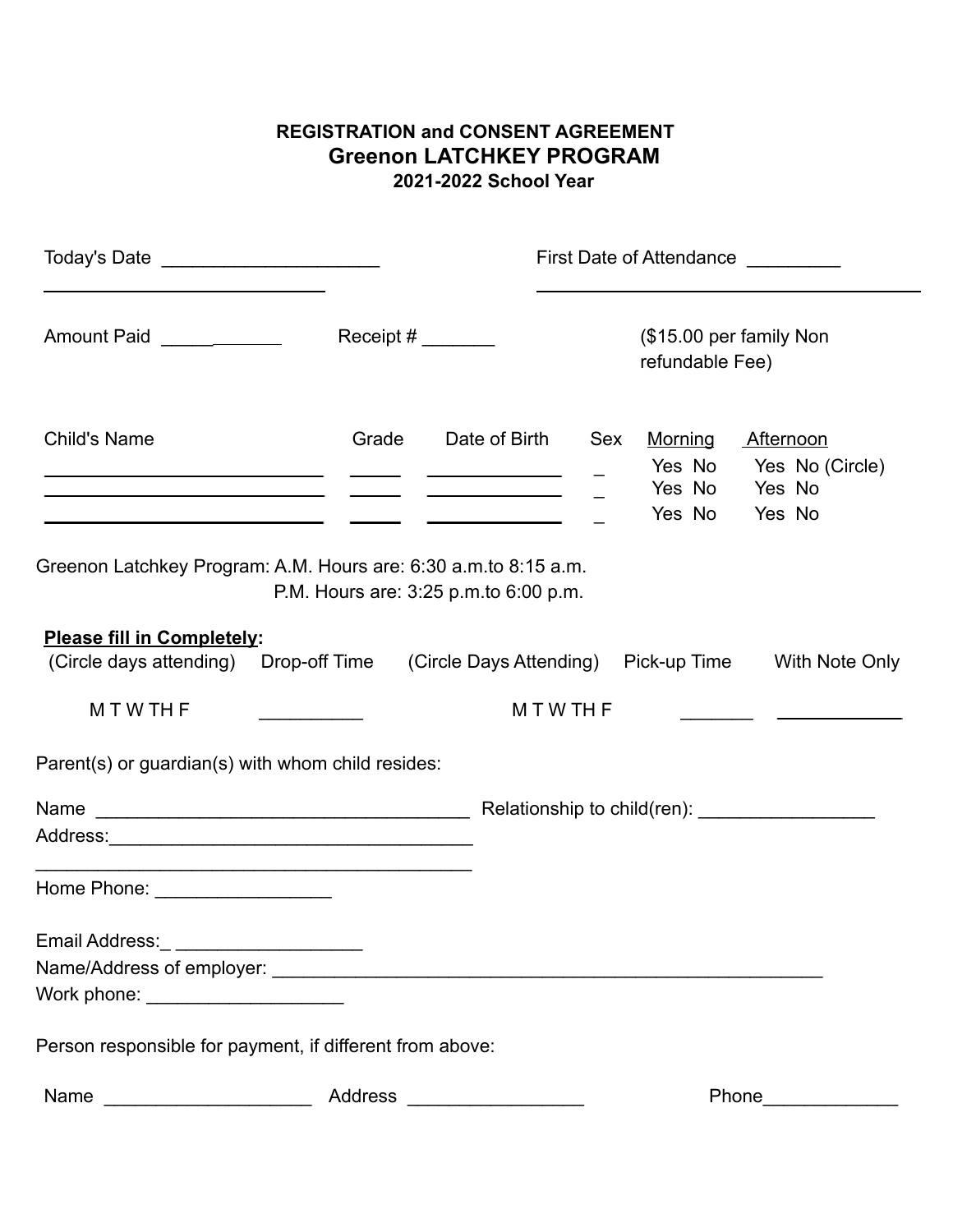Person(s) authorized to call regarding your child: any changes in this list **MUST** be received from you in writing. **NO** unauthorized person will be allowed to pick up your child(ren).

| ◢<br>. . | Phone | v. | Phone |
|----------|-------|----|-------|
|          |       |    |       |
| 2.       | Phone | _  | Phone |

- 1. The Latchkey School Care Program will assume full responsibility for my child(ren) from the time s/he arrives at the program until the child is called for by me or another authorized person. The child will be signed in upon arrival and be signed out by an authorized person.
- 2. I understand I am responsible for providing transportation home for my child(ren).
- 3. An overtime fee will be assessed if pickup is after 6:00 p.m. Parent must notify Latchkey by 5:30 p.m. if going to be late. If not notified and atchkey personnel are not able to reach anyone on pickup **list, dismissal from program may occur.**
- 4. Parents/guardians whose children remain past the closing of the program must pay the following overtime fees:

**1-15 minutes overtime = \$10.00 per family Each additional 1-15 minutes = \$ 5.00 per child**

- 5. I understand that during vacation periods and days that schools are closed, or delayed by two (2) hours, because of inclement weather, there will be **NO** Latchkey Program. (Refer to Latchkey Program Parent Handbook.)
- 6. I agree to pay \_\_\_\_\_\_\_\_\_ per hour for the number of hours used per week.
- 7. I agree to pay on a \_\_\_\_\_\_\_\_\_\_\_\_\_ weekly or \_\_\_\_\_\_\_\_\_\_\_\_bi-weekly basis. **BALANCES MUST BE PAID IN FULL WEEKLY OR BI-WEEKLY, AS AGREED OR SERVICES WILL BE DENIED UNTIL PAYMENT IS MADE IN FULL.** *Charges for occasional use of Latchkey services must be paid on the day of service.*
- 8. If my child is having problems adjusting to the program, a conference will be arranged between the staff and myself.
- 9. In the event of illness, vacation, or other absences such as Scouts, music lessons, and other out -of-school activities, the Latchkey Program staff will be notified. Communication with the Latchkey School Program staff can be made through the Greenon Main Office (864-7348).
- 10. **This registration must be accompanied by a completed Emergency Medical Form, and School Closing Information Form.** *Please keep latchkey personnel informed of any changes; such as, phone #, address, etc.*